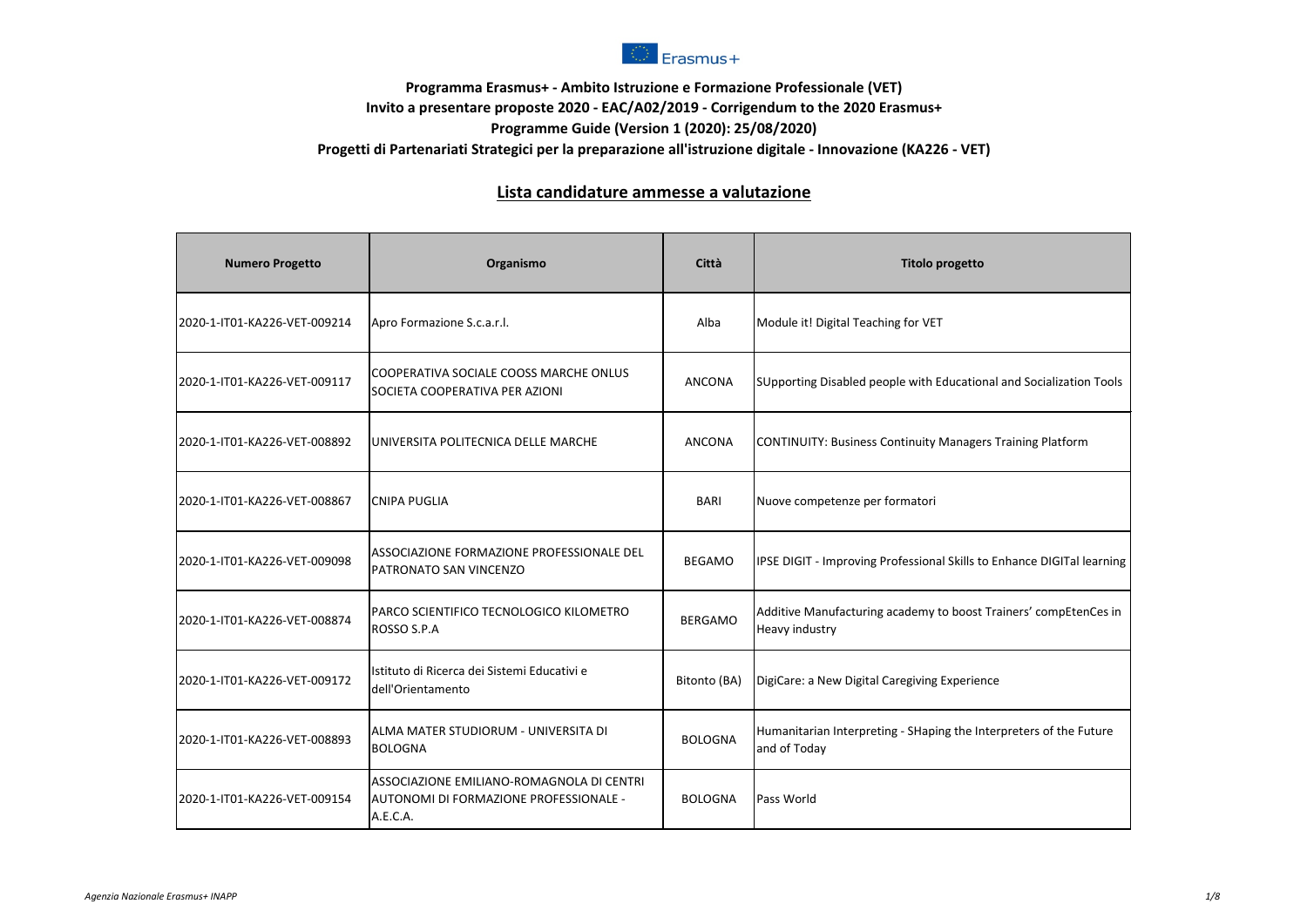| <b>Numero Progetto</b>       | Organismo                                                                  | Città                        | <b>Titolo progetto</b>                                                                                            |
|------------------------------|----------------------------------------------------------------------------|------------------------------|-------------------------------------------------------------------------------------------------------------------|
| 2020-1-IT01-KA226-VET-009074 | Istituto per la Formazione, l'Occupazione e la Mobilità                    | Bologna                      | MoBlend - Educational Resource to enhance Virtual & Blended Work-<br><b>Based Learning</b>                        |
| 2020-1-IT01-KA226-VET-009040 | I.E.R.F.O.P. ONLUS                                                         | Cagliari                     | VR-3D REINVETion of Research and Training Tools for the Maritime<br>and Oceanographic Sectors in the COVID-19 era |
| 2020-1-IT01-KA226-VET-009046 | LINC SOCIETA' COOPERATIVA SOCIALE A<br>RESPONSABILITA' LIMITATA-O.N.L.U.S. | <b>CAMPO NELL</b><br>ELBA LI | Supporting distance Training and Education in Prison                                                              |
| 2020-1-IT01-KA226-VET-008813 | Lascò srl a socio unico                                                    | Caserta                      | <b>Sparks</b>                                                                                                     |
| 2020-1-IT01-KA226-VET-009059 | Solidarietà Cervinese                                                      | Cervino                      | Digital Education & Professional Cook                                                                             |
| 2020-1-IT01-KA226-VET-008805 | Centro Formazione Professionale Cebano<br>Monregalese scarl                | Ceva                         | <b>Special Digital Needs</b>                                                                                      |
| 2020-1-IT01-KA226-VET-008952 | FONDAZIONE HALLGARTEN-FRANCHETTI CENTRO<br><b>STUDI VILLA MONTESCA</b>     |                              | Città di Castello Online Young Entrepreneur Academy                                                               |
| 2020-1-IT01-KA226-VET-009020 | PRISM - PROMOZIONE INTERNAZIONALE SICILIA -<br><b>MONDO</b>                | <b>ENNA EN</b>               | Inclusive Digital Education Methods                                                                               |
| 2020-1-IT01-KA226-VET-009199 | ASSOCIAZIONE ITALIANA CITTA DELLA CERAMICA                                 | <b>FAENZA</b>                | Teaching the History of Ceramics                                                                                  |
| 2020-1-IT01-KA226-VET-008970 | <b>GIUNTI PSYCHOMETRICS SRL</b>                                            | <b>FIRENZE</b>               | <b>Virtual Stage</b>                                                                                              |
| 2020-1-IT01-KA226-VET-009158 | IAL Toscana Innovazione Apprendimento Lavoro srl.<br>Impresa Sociale       | Firenze                      | Z-Genius                                                                                                          |
| 2020-1-IT01-KA226-VET-009102 | Confartigianato Imprese Foligno                                            | foligno                      | Aula di Realtà Virtuale nella Manutenzione e Conversione del Gas<br>Elettrodomestici                              |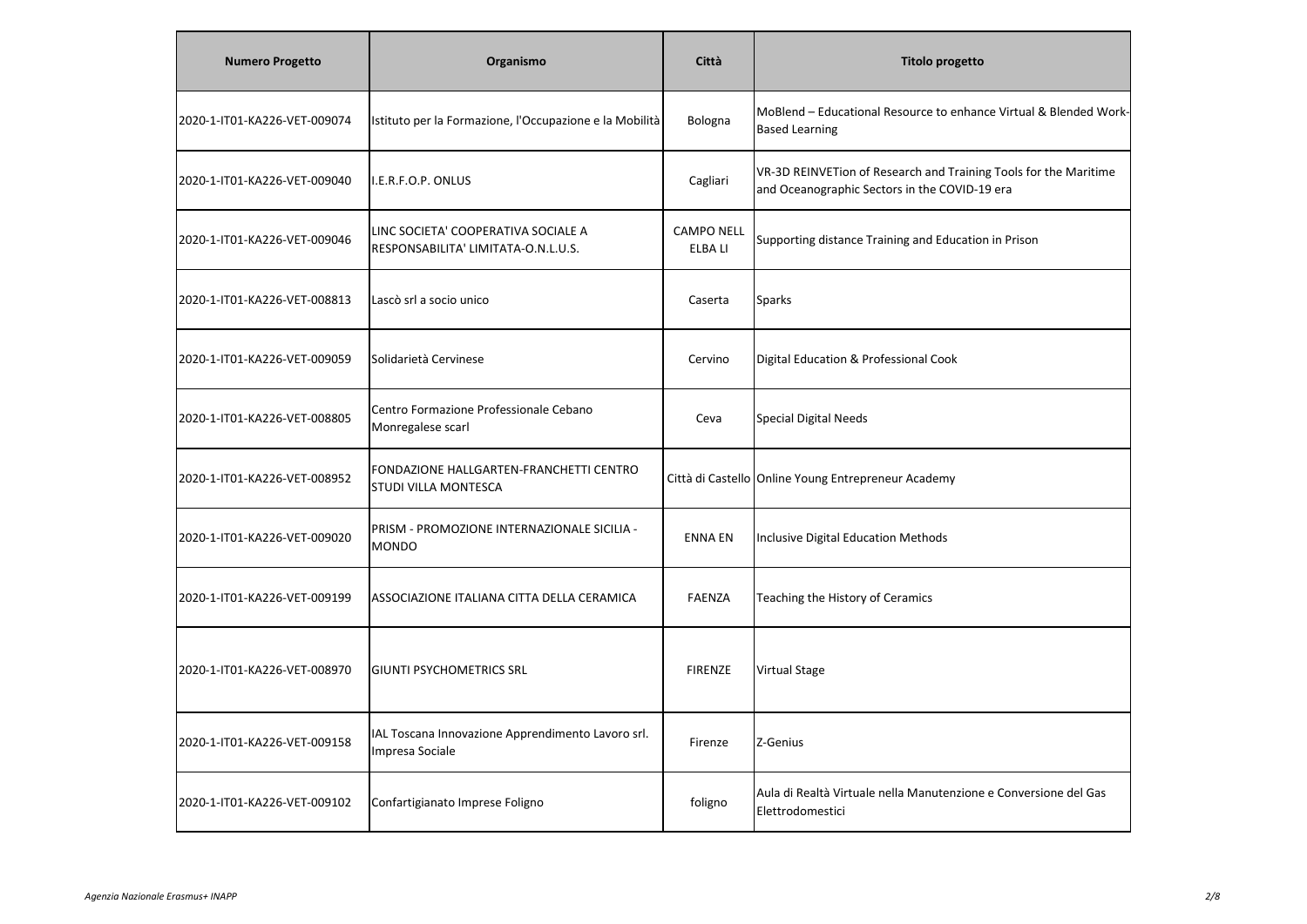| <b>Numero Progetto</b>       | Organismo                                                                                          | Città          | <b>Titolo progetto</b>                                                                            |
|------------------------------|----------------------------------------------------------------------------------------------------|----------------|---------------------------------------------------------------------------------------------------|
| 2020-1-IT01-KA226-VET-009143 | EUROPEAN GRANTS INTERNATIONAL ACADEMY SRL                                                          | <b>FOLIGNO</b> | Digital Energy Efficiency Designers                                                               |
| 2020-1-IT01-KA226-VET-009004 | Diciannove Società Cooperativa                                                                     | Genova         | Digi4SME - Digital Competences of VET Trainers for SME                                            |
| 2020-1-IT01-KA226-VET-009195 | <b>REGIONE LIGURIA</b>                                                                             | <b>GENOVA</b>  | European Policy Model for an Integrated Digital Education Tackling<br><b>Emergency Situations</b> |
| 2020-1-IT01-KA226-VET-009060 | <b>ARTE E FEDE</b>                                                                                 | <b>GERACE</b>  | Advanced e-Learning for Cultural Heritage Restorers Specialisation                                |
| 2020-1-IT01-KA226-VET-009104 | FINANCIAL & CAPITAL ADVISOR S.R.L.                                                                 | LATINA         | Innovative Advanced Advisory                                                                      |
| 2020-1-IT01-KA226-VET-009021 | <b>VENETO LAVORO</b>                                                                               |                | Mestre-Venezia Content and Language Integrated learning for Key Competences                       |
| 2020-1-IT01-KA226-VET-008909 | AFIDAMP Associazione Fornitori Italiani Attrezzature<br>Macchine Prodotti e Servizi per la Pulizia | Milano         | Innovation for cleaning in Facility Management                                                    |
| 2020-1-IT01-KA226-VET-008935 | ECOLE - ENTI CONFINDUSTRIALI LOMBARDI PER<br>L'EDUCATION - SOCIETA' CONSORTILE A R.L.              | <b>MILANO</b>  | e-VET Trainers 4 Artificial Intelligence                                                          |
| 2020-1-IT01-KA226-VET-009012 | <b>FONDAZIONE LUIGI CLERICI</b>                                                                    | <b>MILANO</b>  | MIcro learning and MObile learning for life, work and for inclusion                               |
| 2020-1-IT01-KA226-VET-008923 | FONDAZIONE POLITECNICO DI MILANO                                                                   | <b>MILANO</b>  | Digital economy skills for third age                                                              |
| 2020-1-IT01-KA226-VET-008827 | <b>GGALLERY SRL</b>                                                                                | <b>MILANO</b>  | THIRD DISK - DIGITAL SKILLS FOR THIRD SECTOR                                                      |
| 2020-1-IT01-KA226-VET-009153 | UNIVERSITA DEGLI STUDI DI MODENA E REGGIO<br><b>EMILIA</b>                                         | <b>MODENA</b>  | WELFARE - neW mEthodoLogies For teAching caRErs                                                   |
| 2020-1-IT01-KA226-VET-009200 | Fondazione Cirko Vertigo                                                                           |                | Monesiglio CN CircuS dIstance Learning networK                                                    |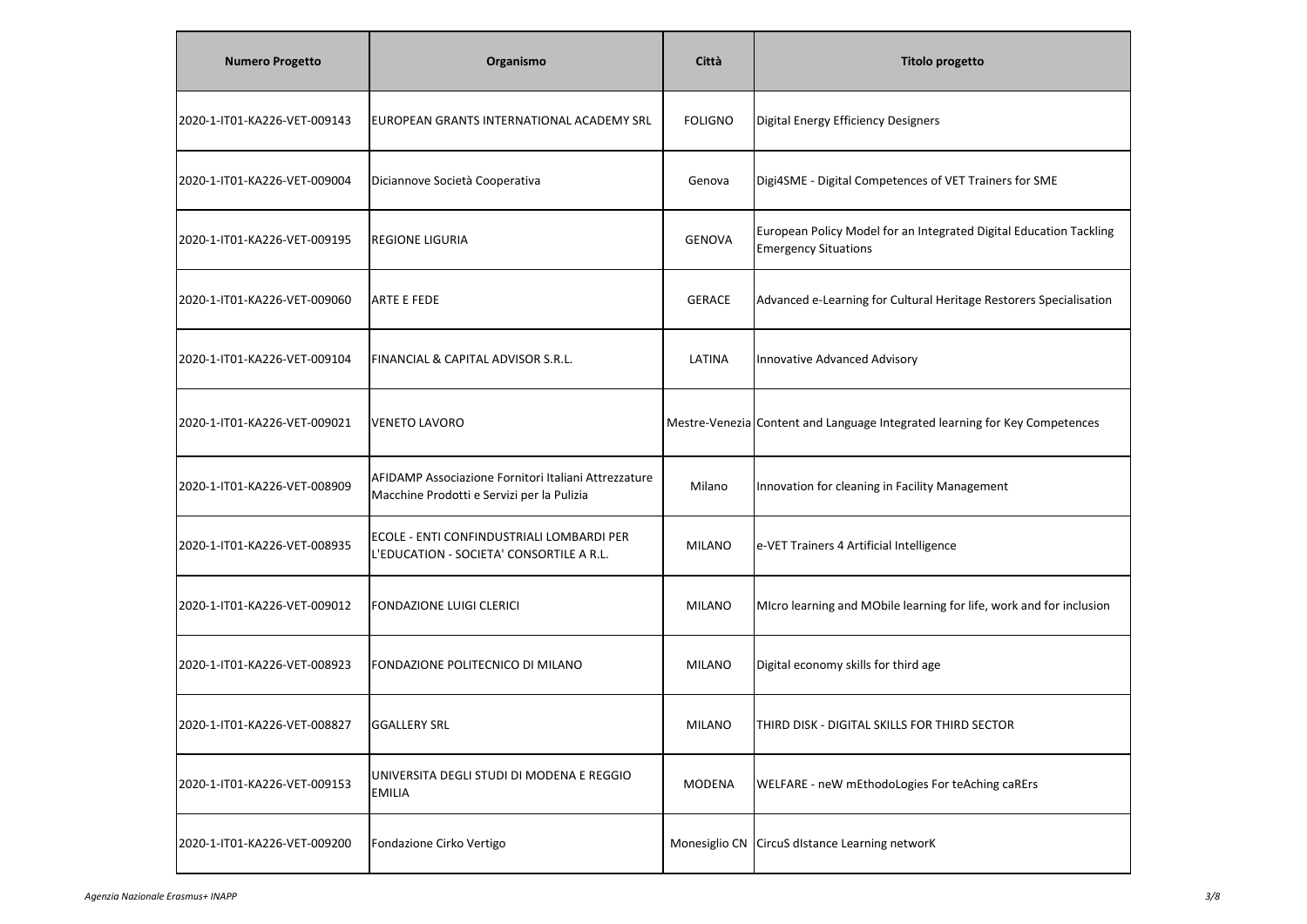| <b>Numero Progetto</b>       | Organismo                                                                    | Città                                    | <b>Titolo progetto</b>                                   |
|------------------------------|------------------------------------------------------------------------------|------------------------------------------|----------------------------------------------------------|
| 2020-1-IT01-KA226-VET-009140 | FONDAZIONE CAMPUS STUDI DEL MEDITERRANEO                                     | <b>MONTE SAN</b><br><b>QUIRICO LUCCA</b> | VIrtual MObility for the Social Economy                  |
| 2020-1-IT01-KA226-VET-008660 | Mercuria Nova - ODV                                                          | Montecatini<br>Terme                     | Insieme per un mondo migliore                            |
| 2020-1-IT01-KA226-VET-008990 | ASSOCIAZIONE SPORTIVA DILETTANTISTICA<br>RICREATIVA CULTURALE 3M TRAININGLAB | MONTECOMPA<br>TRI RM                     | Smart workout 4 smart workers                            |
| 2020-1-IT01-KA226-VET-009093 | ISTITUTO STATALE DI ISTRUZIONE SUPERIORE<br>"MOSE' BIANCHI"                  | Monza                                    | Digital Innovative Green Inclusive Tourism eduAction 4.0 |
| 2020-1-IT01-KA226-VET-009219 | COSVITEC SOCIETA CONSORTILE ARL                                              | Napoli                                   | Network of European Workers in Digital VET               |
| 2020-1-IT01-KA226-VET-008996 | E.I.T.D. s.c.ar.I Enterprise Innovation Training and<br>Development          | Napoli                                   | Distance Learning / Digital Teaching                     |
| 2020-1-IT01-KA226-VET-008848 | Italian Maritime Academy Technologies srl                                    | Napoli                                   | Cultivating green skills on maritime sector              |
| 2020-1-IT01-KA226-VET-009142 | <b>REGIONE CAMPANIA</b>                                                      | <b>NAPOLI</b>                            | <b>BRidging the Accessibility Divide</b>                 |
| 2020-1-IT01-KA226-VET-008815 | UNIVERSITA DEGLI STUDI DI NAPOLI FEDERICO II                                 | <b>NAPOLI</b>                            | Diversity and Inclusion in Microenterprises              |
| 2020-1-IT01-KA226-VET-009029 | UNIVERSITA DEGLI STUDI DI NAPOLI FEDERICO II                                 | <b>NAPOLI</b>                            | BIOMATICOS - New skills for well-being in teleworking    |
| 2020-1-IT01-KA226-VET-008854 | <b>EDUFORMA SRL</b>                                                          | Padova                                   | e-suppoRt sErviCes fOr Vet lEaRners                      |
| 2020-1-IT01-KA226-VET-008891 | UNIVERSITA DEGLI STUDI DI PADOVA                                             | PADOVA                                   | The farmer's toolbox for climate change mitigation       |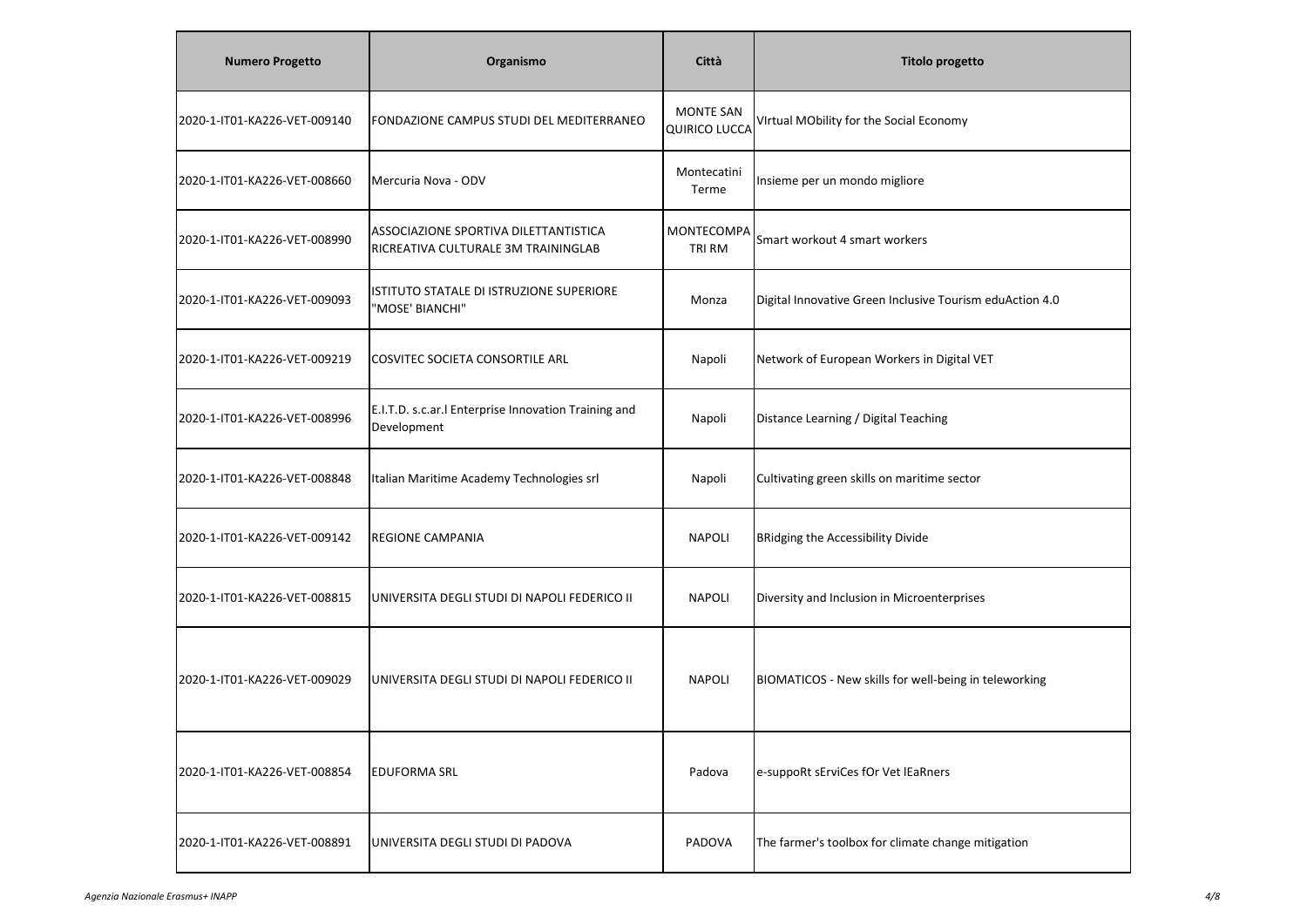| <b>Numero Progetto</b>       | Organismo                                                                                 | Città                  | <b>Titolo progetto</b>                                                                                                                                                                                                                                              |
|------------------------------|-------------------------------------------------------------------------------------------|------------------------|---------------------------------------------------------------------------------------------------------------------------------------------------------------------------------------------------------------------------------------------------------------------|
| 2020-1-IT01-KA226-VET-009038 | UNIONE DEGLI ASSESSORATI ALLE POLITICHE SOCIO-<br>SANITARIE, DELL ISTRUZIONE E DEL LAVORO | PALERMO                | Emotional Skills in organisational training: increasing well-being in<br>public entities                                                                                                                                                                            |
| 2020-1-IT01-KA226-VET-009070 | ANCI Umbria - Associazione dei Comuni dell'Umbria                                         | Perugia                | Gestione e negoziazione del conflitto per una pubblica<br>amministrazione e servizi pubblici inclusivi - una risorsa formativa a<br>distanza per il management                                                                                                      |
| 2020-1-IT01-KA226-VET-008803 | CENTRO EDILE SICUREZZA FORMAZIONE                                                         | PERUGIA                | Digital Education Readiness in Building VET Systems, by incorporating<br>digital online technology into teaching, training and learning,<br>included work based learning, and supporting learners, teachers and<br>trainers in adapting to online/distance learning |
| 2020-1-IT01-KA226-VET-008976 | <b>ECIPA UMBRIA SCARL</b>                                                                 | PERUGIA                | European Atelier of Crafts 4.0. - Digital Skills and Augmented<br>Didactics applied to<br>the European Atelier of Crafts Model                                                                                                                                      |
| 2020-1-IT01-KA226-VET-009073 | Gruppo Archeologico Perusia                                                               | Perugia                | Accessible Heritage Trough Innovation                                                                                                                                                                                                                               |
| 2020-1-IT01-KA226-VET-009077 | infolog srl                                                                               | Perugia                | 3D digital VET                                                                                                                                                                                                                                                      |
| 2020-1-IT01-KA226-VET-009161 | <b>PROMOVIDEO SRL</b>                                                                     | PERUGIA                | Europe in 360                                                                                                                                                                                                                                                       |
| 2020-1-IT01-KA226-VET-008989 | Assindustria Consulting srl                                                               | Pesaro                 | MakeMyFuture - Improving digital competences for Advanced<br>Manufacturing Industry through Maker-based education                                                                                                                                                   |
| 2020-1-IT01-KA226-VET-009081 | I.I.S. Antonio Cecchi                                                                     | Pesaro                 | Digital Readiness In VET through EntreComp                                                                                                                                                                                                                          |
| 2020-1-IT01-KA226-VET-009171 | Focus Srl Impresa Sociale                                                                 | Pescara                | Learning Methodologies Online                                                                                                                                                                                                                                       |
| 2020-1-IT01-KA226-VET-009019 | Istituto Religioso di Formazione e Istruzione<br>Professionale                            | Pietramontecor<br>vino | Exploring Digital Pedagogy in the context of Digital-Competent<br>Learning Organizations for the Justice Sector, as vocational<br>advancement for educative staff                                                                                                   |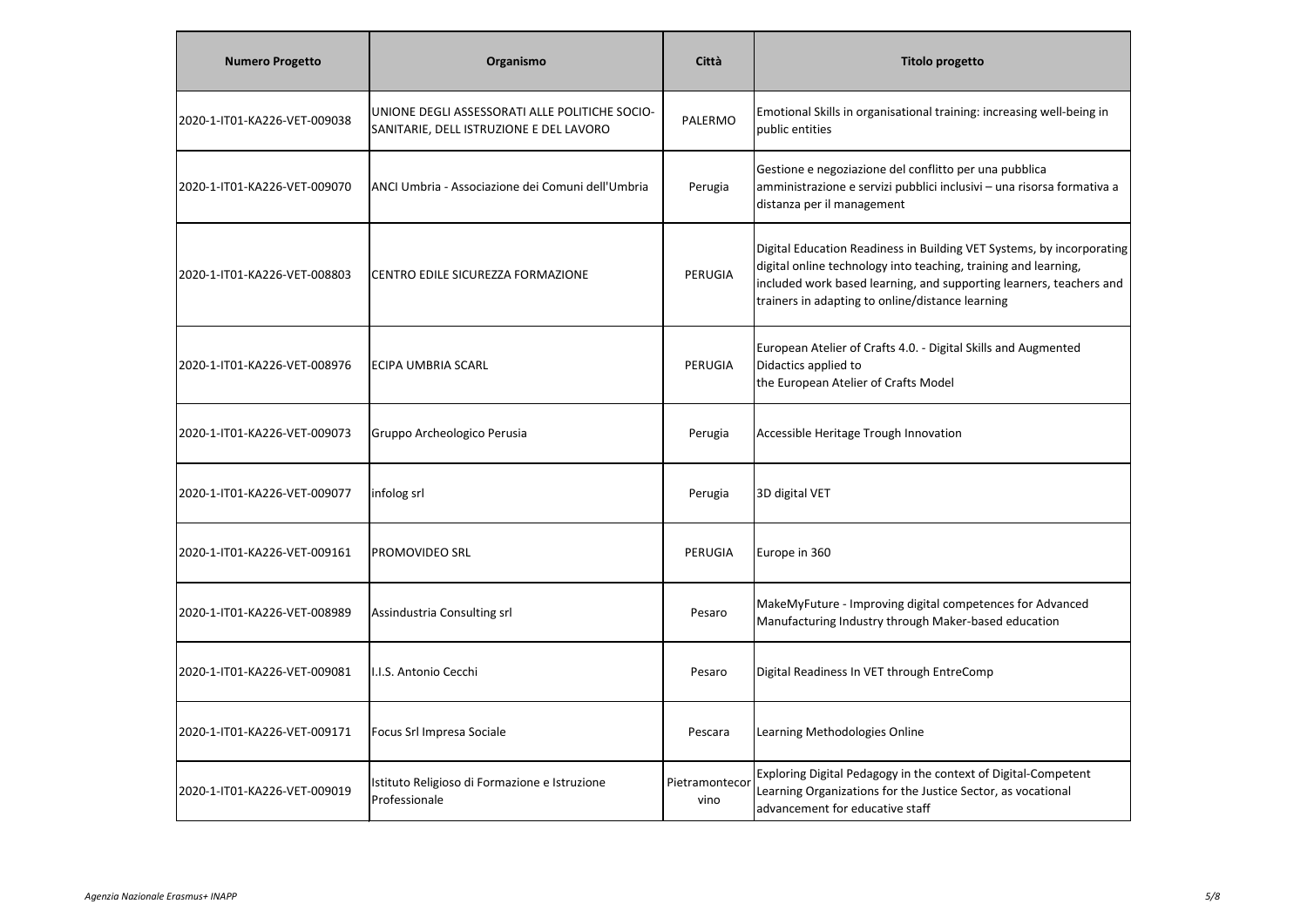| <b>Numero Progetto</b>       | Organismo                                                                                | Città        | <b>Titolo progetto</b>                                                                                                                   |
|------------------------------|------------------------------------------------------------------------------------------|--------------|------------------------------------------------------------------------------------------------------------------------------------------|
| 2020-1-IT01-KA226-VET-009106 | Fondazione ITS Professionalità per lo sviluppo dei<br>sistemi energetici ecosostenibili  | Pinerolo     | EDU 4.0   HIGHER VET FOR DIGITAL READINESS                                                                                               |
| 2020-1-IT01-KA226-VET-008933 | SOCIETA' COOPERATIVA A.FO.RI.S.MA. - ACLI<br>FORMAZIONE RICERCA SERVIZI MANAGEMENT       | <b>PISA</b>  | Accessibility Competency Training for Inclusion in VET                                                                                   |
| 2020-1-IT01-KA226-VET-008902 | IAL INNOVAZIONE APPRENDIMENTO LAVORO FRIULI<br><b>VENEZIA GIULIA SRL IMPRESA SOCIALE</b> | PORDENONE    | RESET: Resources for Post-Pandemic Effective Training                                                                                    |
| 2020-1-IT01-KA226-VET-009092 | Youth Europe Service                                                                     | Potenza      | How Urban centers become Green citieS 2.0                                                                                                |
| 2020-1-IT01-KA226-VET-008861 | DEMETRA FORMAZIONE SRL                                                                   |              | REGGIO EMILIA Abilitating diGItal Learning to innovate VET sector                                                                        |
| 2020-1-IT01-KA226-VET-009173 | Euroform RFS                                                                             | Rende        | Work Inclusion 2020 - Innovative Validation of Acquired Experience<br>Methodology for Immigrants supported by Artificial Intelligence    |
| 2020-1-IT01-KA226-VET-009053 | Comune di Forano (Ri)                                                                    | <b>RIETI</b> | Enhance the digital capacity of VET Institutions to deliver learner-<br>focused training experiences for public administration employees |
| 2020-1-IT01-KA226-VET-009016 | Archivio della Memoria                                                                   | roma         | INTERnationalization Cultural Heritage Assistant - new WBL<br>profession in duty of digitalization of cultural heritage institutions     |
| 2020-1-IT01-KA226-VET-009084 | ASS.FOR.SEO. Società Consortile ar.l.                                                    | <b>ROMA</b>  | ECHOES - Extended Classrooms for Higher Opportunities Enhancing<br><b>Skills</b>                                                         |
| 2020-1-IT01-KA226-VET-008953 | Associazione italiana persone down onlus                                                 | roma         | Valueable Digitalisation                                                                                                                 |
| 2020-1-IT01-KA226-VET-008946 | Eko Group srl                                                                            | Roma         | Digital training on Collaborative Labour Approach in Europe                                                                              |
| 2020-1-IT01-KA226-VET-009215 | Ente nazionale per il microcredito                                                       | Roma         | Promoting entrepreneurship and access to finance in the CCI sector                                                                       |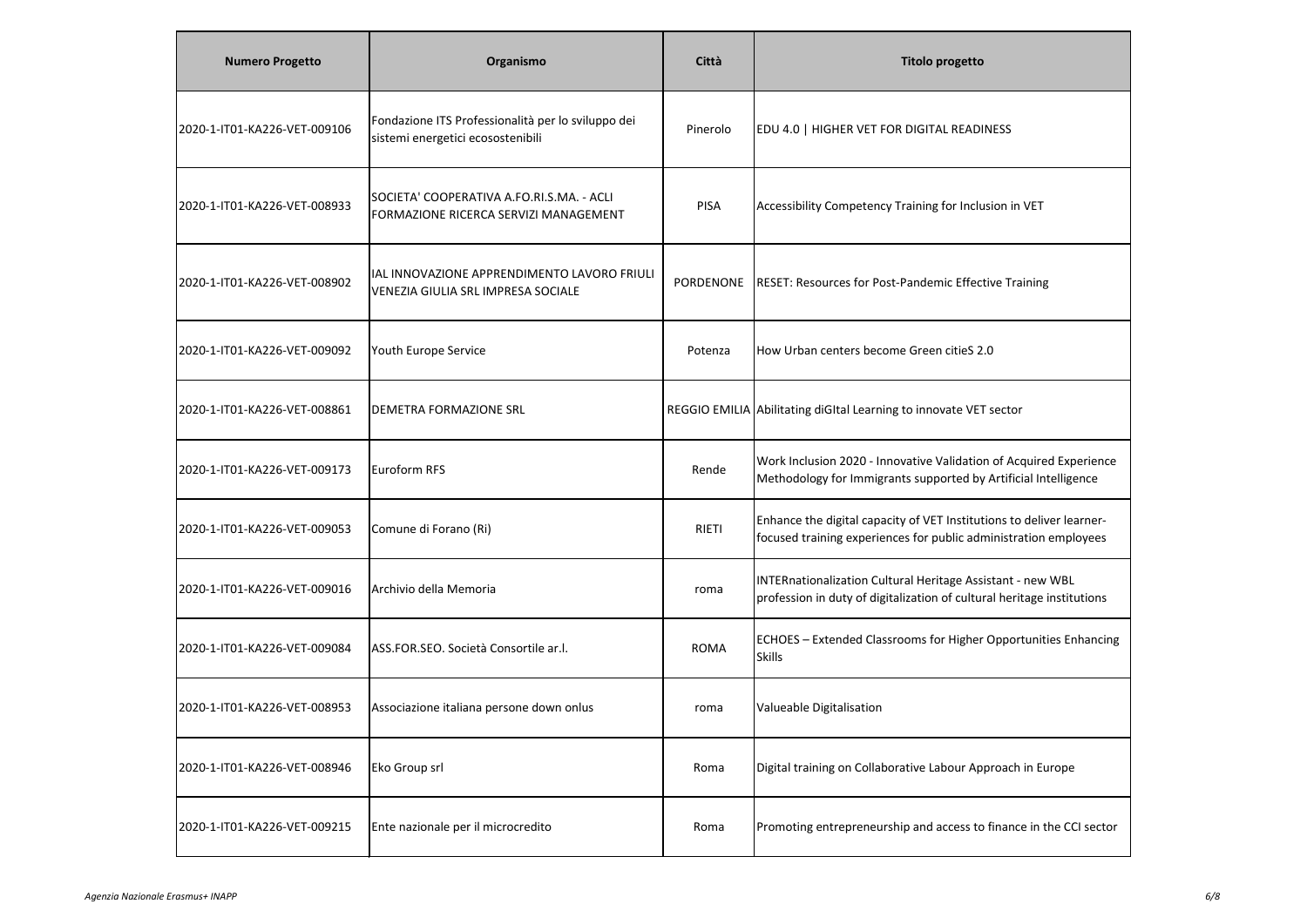| <b>Numero Progetto</b>       | Organismo                                                                                                                                   | Città                           | <b>Titolo progetto</b>                                                                                          |
|------------------------------|---------------------------------------------------------------------------------------------------------------------------------------------|---------------------------------|-----------------------------------------------------------------------------------------------------------------|
| 2020-1-IT01-KA226-VET-009064 | <b>IDEA EUROPA APS</b>                                                                                                                      | <b>ROMA</b>                     | Digital consciousness                                                                                           |
| 2020-1-IT01-KA226-VET-009160 | SISTEMI FORMATIVI CONFINDUSTRIA SCPA                                                                                                        | <b>ROMA</b>                     | TRIANGLE                                                                                                        |
| 2020-1-IT01-KA226-VET-008886 | UET Italia srl                                                                                                                              | Roma                            | VET in tourism: digitised                                                                                       |
| 2020-1-IT01-KA226-VET-008919 | UNIVERSITA DEGLI STUDI DI ROMA TOR VERGATA                                                                                                  | <b>ROMA</b>                     | SOCIAL LEARNING ECOSYSTEM TO HANDLE STRESS-CASE SCENARIOS<br>THROUGH PROBLEM-SOLVING IN ORGANIZATIONAL SETTINGS |
| 2020-1-IT01-KA226-VET-009041 | Amaita Intercultura                                                                                                                         | Rome                            | Trainings and Online Tools for Experiential Language Learning                                                   |
| 2020-1-IT01-KA226-VET-009051 | CONSORZIO NAZIONALE MEUCCIO RUINI PER LA<br>FORMAZIONE, I SERVIZI AL LAVORO E<br>L'INNOVAZIONE TECNOLOGICA - SOCIETA'<br><b>COOPERATIVA</b> | Rome                            | Digital Competencies in Home Care Services                                                                      |
| 2020-1-IT01-KA226-VET-009052 | ENAMA                                                                                                                                       | Rome                            | Digital Farming for Vocational Education and Training                                                           |
| 2020-1-IT01-KA226-VET-009213 | International Language School                                                                                                               | Rome                            | Language Enhancement Approach for Developement, Empowerment<br>and Readiness                                    |
| 2020-1-IT01-KA226-VET-009097 | <b>ISIS VALDARNO</b>                                                                                                                        | <b>SAN GIOVANNI</b><br>VALDARNO | VETProject - Project-based learning model in VET Remote Learning                                                |
| 2020-1-IT01-KA226-VET-009057 | JANUS S.R.L.                                                                                                                                | San Lazzaro di<br>Savena        | Innovative arrays of digital and pedagogical competences to foster<br>the digital readiness of the VET system   |
| 2020-1-IT01-KA226-VET-009061 | <b>IMINE VAGANTI NGO</b>                                                                                                                    | SASSARI                         | Creating employment Opportunities for youth through Digital<br>Empowerment                                      |
| 2020-1-IT01-KA226-VET-009082 | lis Alessandro Volta                                                                                                                        | Sassuolo<br>Modena              | Wellness In the Digital education era                                                                           |